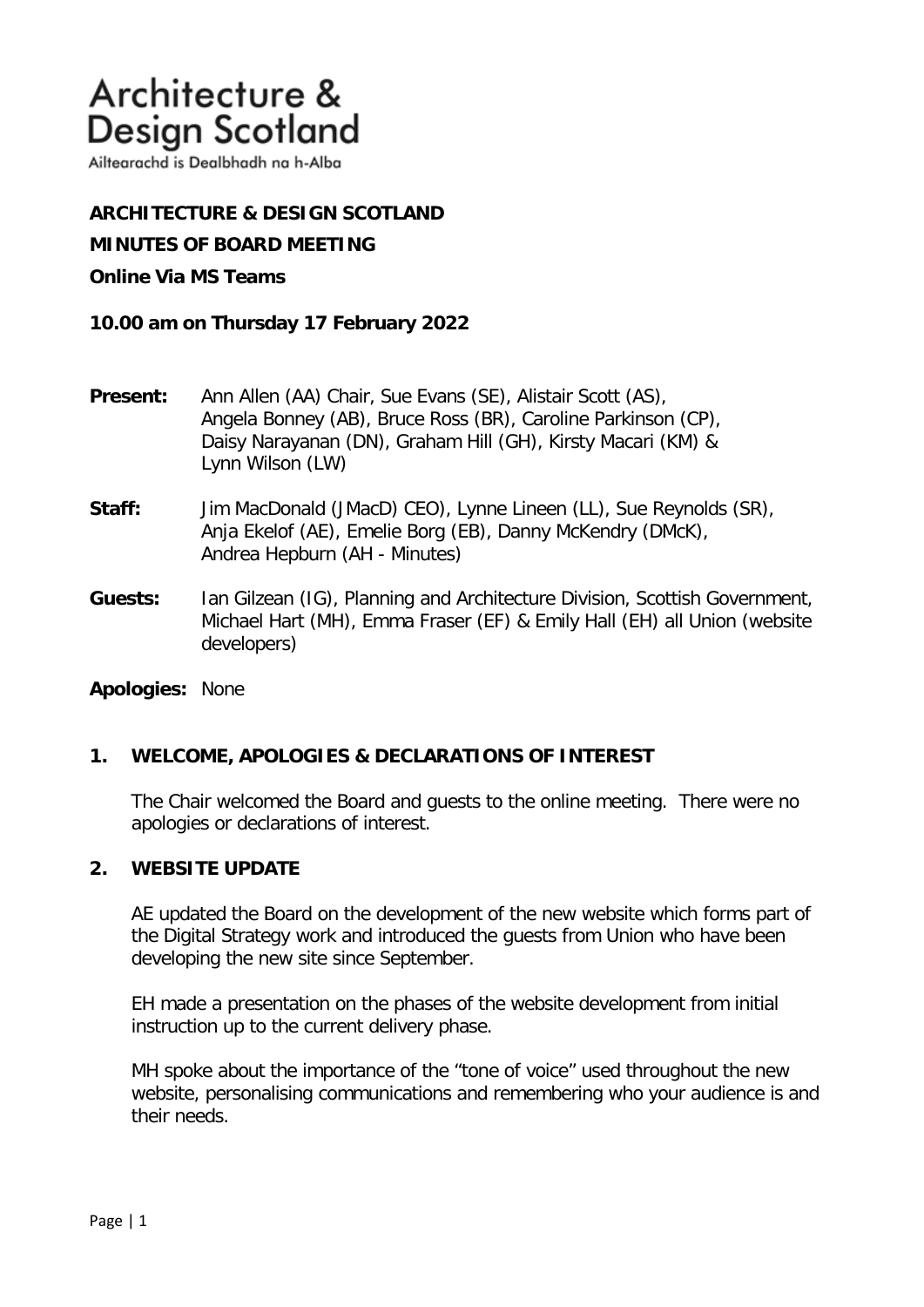EH advised there was positive feedback throughout the user testing phase, fonts used are accessible and have a natural reading rhythm and are environmentally sustainable. Staff have had training on the CMS and are now able to access the staging site which is ready for uploading content.

AE thanked AB and KM for participating in the user testing phase of the website development. She advised that making the website more energy efficient means quicker loading times and smaller attachments making it a better user experience. The site will be fully responsive over all devices. The images in the staging site are placeholders and we are currently commissioning a photographer to obtain good images for future use. Training on the CMS is being done in-house and it provides flexibility to create good web pages.

AA thanked everyone for all the work on the website which was well received by the Board.

# **3. PREVIOUS MINUTES AND MATTERS ARISING**

The previous Minutes were APPROVED subject to removing the first two sentences under spending review in AOB as we don't have comparable organisations.

## **Matters Arising**

There was only one matter arising, future meeting dates, which is on the Agenda under AOB along with the April 2022 meeting date.

# **4. BUSINESS PLAN & BUDGET FOR 2022/23**

The draft Business Plan and Budget for 2022/23 was presented for approval. JMacD advised that a further round of work will be done on this in relationship to reporting. Confirmation on funding is still awaited for Climate Action Towns and Scotland + Venice - we have assumed a level of resource for these but have not committed them formally. Once this funding is confirmed, if budgetary changes are required, we'll submit a revised version for sign off. An estimated costing is also logged against each of the business plan lines. There is a degree of forecasting but as the year rolls on if anything changes dramatically the reporting will reflect this.

The board were content with the clear information and it was good to see a detailed breakdown of the planned activities for each of the home teams but clarification on how these figures were met was requested.

LL advised that every project was looked at down to the staff resources required, all the pieces of work under each heading was added up by how much time staff was spent on projects and daily rates for staff were calculated to obtain costs for each project. What is not built in is annual leave, sickness absences and Leadership and Corporate Infrastructure staffing costs.

It was agreed that it would be useful if a one page summary of the budget allocations for projects, then additional costs and how it aligns to the revenue so there is a clear line of sight for audit committee.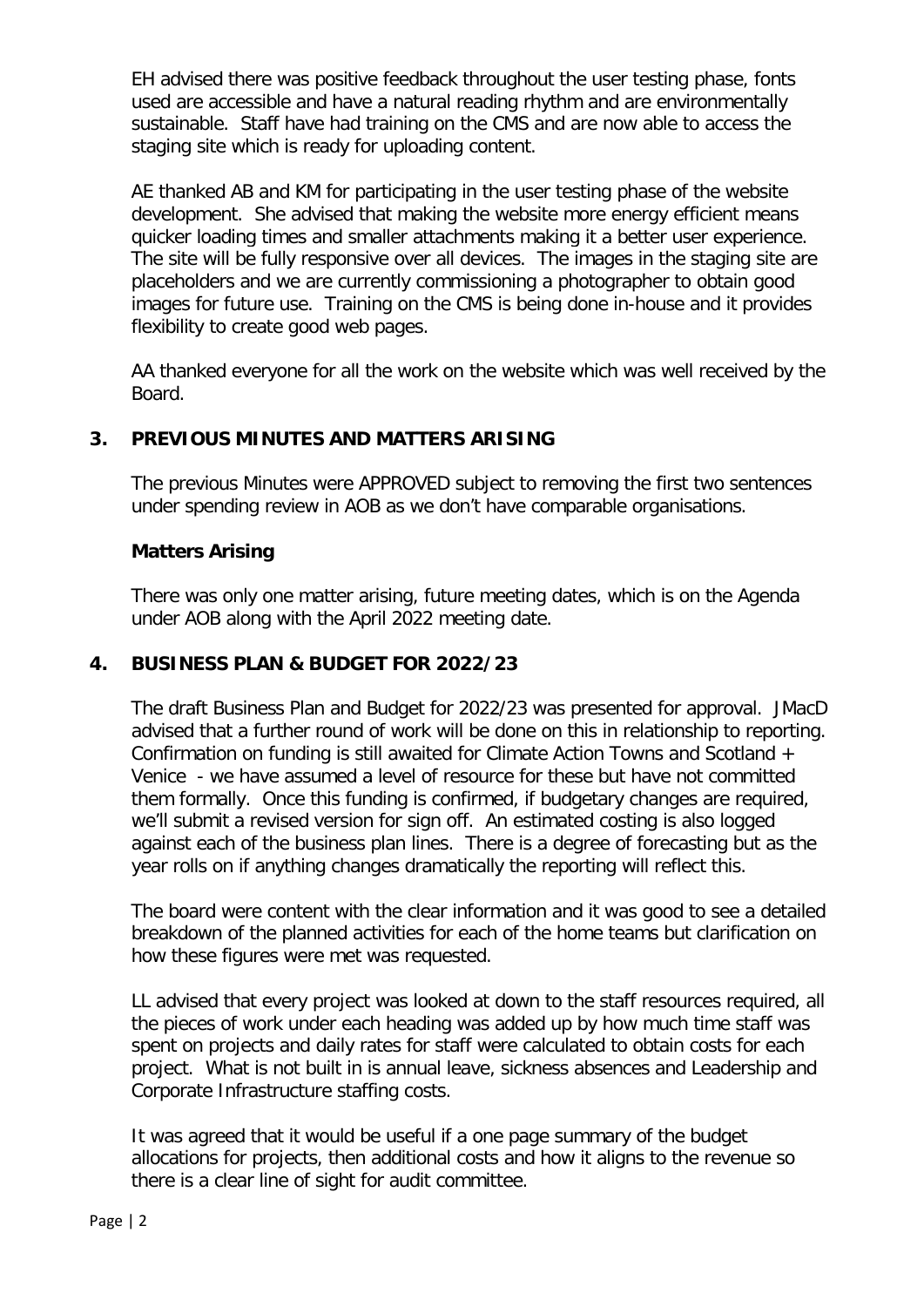## **Action 1 : LL to do a summary for Board Members of budget allocations for projects, additional costs and how it aligns to revenue.**

JMacD advised he was happy for this to be done and also pointed out that we do have a significant amount of overheads that are a large part of the budget, eg office costs, etc and we keep our eye on these in a bid to reduce them.

AA advised that the discussion was helpful and it is the first time the Board have had that level of detail subject to some refinement.

The Board we happy to APPROVE IN PRINCIPLE the Business Plan and Budget subject to the work requested around the allocations and cross checking so it is clearly set out.

### **5. ANY OTHER BUSINESS**

### March 2022 Meeting

AA advised that the March meeting would be GH and SE's last Board Meeting and it would be good to try and meet in person in Bakehouse Close. The meeting would be scheduled from the morning through to early PM – times tbc.

#### Chair of Audit Committee

 As SE's Board term comes to an end at the end of March she will also be stepping down as the Chair of Audit. Board members were asked if they would be prepared to take over this role and if so to let AA and JMacD know.

#### Board Member Engagements

LW advised that there have been challenges in the past regarding board member engagements in events, etc and it would be helpful to see what is coming up in the year ahead. JMacD advised this is part of ongoing work that is currently being looked at.

### Wellbeing Alliance

DN advised she is a Board Member for Wellbeing Alliance who are currently pulling together their corporate strategy and it would be good for them to link into A&DS after the work done on our Strategy last year. DN will contact JMacD direct regarding this.

#### Board Recruitment

AA updated that there had been a good turnout at last night's Board Recruitment Awareness event and thanked the Board Members for their support of these events and encouraged everyone to continue pointing everyone towards signing up for next week's event or to JMacD for further information.